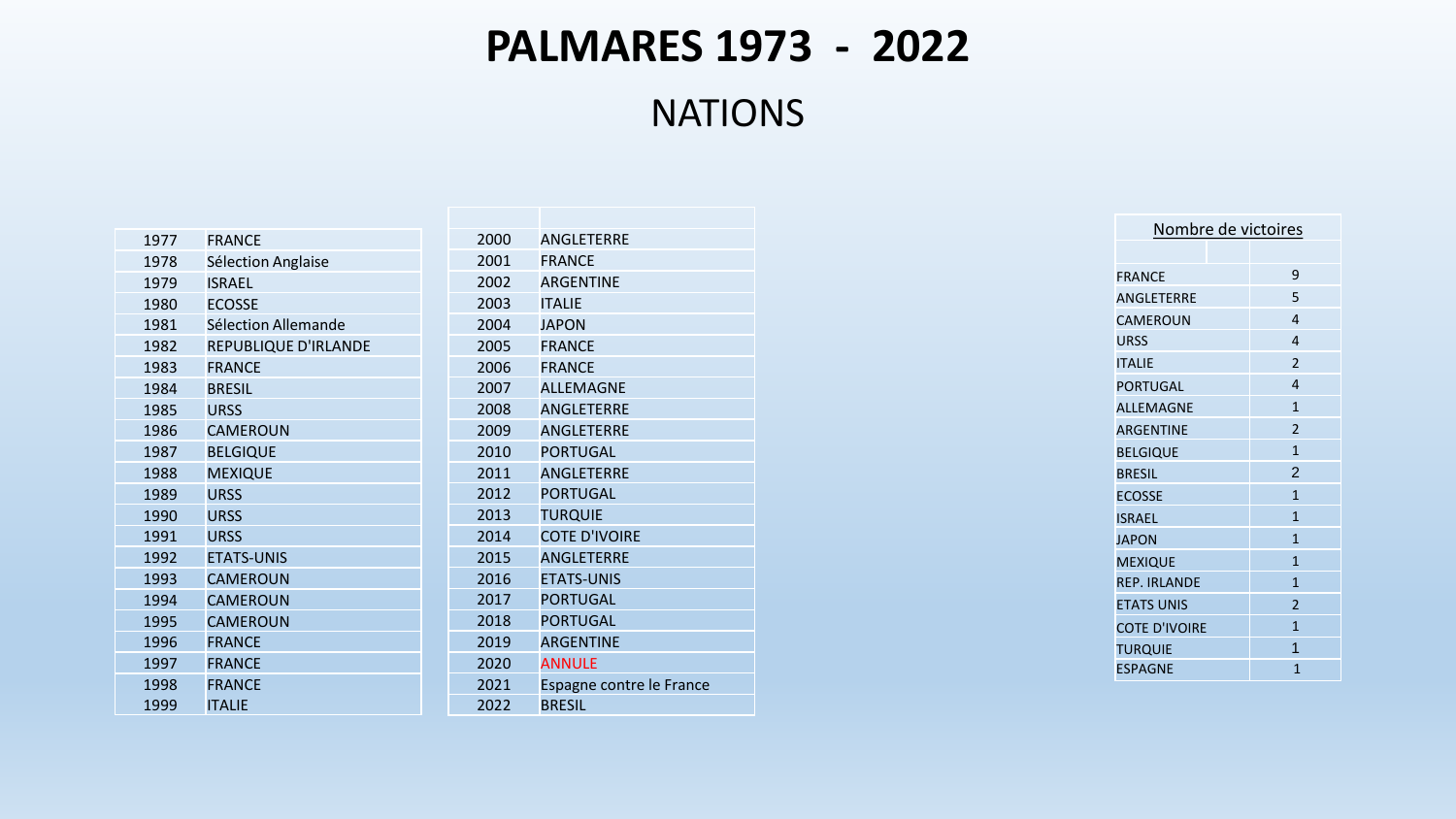## **PALMARES 1973 - 2022**

**CLUBS** 

| 1973 | <b>R.S.C ANDERLECHT</b>       |
|------|-------------------------------|
| 1974 | <b>R.S.C ANDERLECHT</b>       |
| 1975 | <b>R.S.C ANDERLECHT</b>       |
| 1976 | un seul tournoi Clubs/Nations |
| 1977 | <b>R.S.C ANDERLECHT</b>       |
| 1978 | <b>F.C.NANTES</b>             |
| 1979 | PARIS F.C.                    |
| 1980 | PARIS F.C.                    |
| 1981 | pas de tournoi Clubs          |
| 1982 | <b>F.C.NANTES</b>             |
| 1983 | <b>TORINO</b>                 |
| 1984 | <b>G.BORDEAUX</b>             |
| 1985 | A.J.AUXERRE                   |
| 1986 | <b>G.BORDEAUX</b>             |
| 1987 | <b>G.BORDEAUX</b>             |
| 1988 | <b>F.C.NANTES</b>             |
| 1989 | <b>G.BORDEAUX</b>             |
| 1990 | <b>F.C.NANTES</b>             |
| 1991 | <b>TOULOUSE F.C.</b>          |
| 1992 | <b>F.C.NANTES</b>             |
| 1993 | PARIS S.G.                    |
| 1994 | <b>F.C.NANTES</b>             |
| 1995 | A.J.AUXERRE                   |
| 1996 | <b>F.C.NANTES</b>             |
| 1997 | A.S. ST ETIENNE               |
| 1998 | A.S. ST ETIENNE               |

| 1999 | <b>STADE RENNAIS</b>      |
|------|---------------------------|
| 2000 | O. LYON                   |
| 2001 | <b>G.BORDEAUX</b>         |
| 2002 | LILLE O.S.C.              |
| 2003 | <b>STADE RENNAIS</b>      |
| 2004 | O. LYON                   |
| 2005 | <b>G.BORDEAUX</b>         |
| 2006 | <b>O. MARSEILLE</b>       |
| 2007 | A.I.AUXERRE               |
| 2008 | A.J.AUXERRE               |
| 2009 | <b>A.S. ST ETIENNE</b>    |
| 2010 | <b>STADE RENNAIS</b>      |
| 2011 | <b>FC NANTES</b>          |
| 2012 | <b>G. BORDEAUX</b>        |
| 2013 | CHERTANOVO MOSCOW ACADEMY |
| 2014 | <b>STADE RENNAIS</b>      |
| 2015 | <b>F.C.NANTES</b>         |
| 2016 | <b>STADE RENNAIS</b>      |
| 2017 | <b>STADE RENNAIS</b>      |
| 2018 | <b>STADE RENNAIS</b>      |
| 2019 | <b>OGC NICE</b>           |
| 2020 | <b>ANNULE</b>             |
| 2021 | <b>TOULOUSE FC</b>        |
| 2022 | <b>AS. ST ETIENNE</b>     |

| Nombre de victoires    |                          |  |  |
|------------------------|--------------------------|--|--|
|                        |                          |  |  |
| <b>F.C.NANTES</b>      | 9                        |  |  |
| <b>G.BORDEAUX</b>      | 7                        |  |  |
| R.S.C ANDERLECHT       | 4                        |  |  |
| A.I.AUXFRRE            | 4                        |  |  |
| <b>STADE RENNAIS</b>   | 7                        |  |  |
| <b>A.S. ST ETIENNE</b> | 4                        |  |  |
| PARIS F.C.             | $\mathfrak{p}$           |  |  |
| O. LYON                | $\overline{\mathcal{L}}$ |  |  |
| <b>TORINO</b>          | $\mathbf{1}$             |  |  |
| TOULOUSE F.C.          | $\overline{\mathcal{L}}$ |  |  |
| PARIS S.G.             | 1                        |  |  |
| LILLE O.S.C.           | 1                        |  |  |
| <b>O. MARSEILLE</b>    | $\mathbf{1}$             |  |  |
| <b>CHERTANOVO</b>      | $\mathbf{1}$             |  |  |
| <b>OGC NICE</b>        | 1                        |  |  |